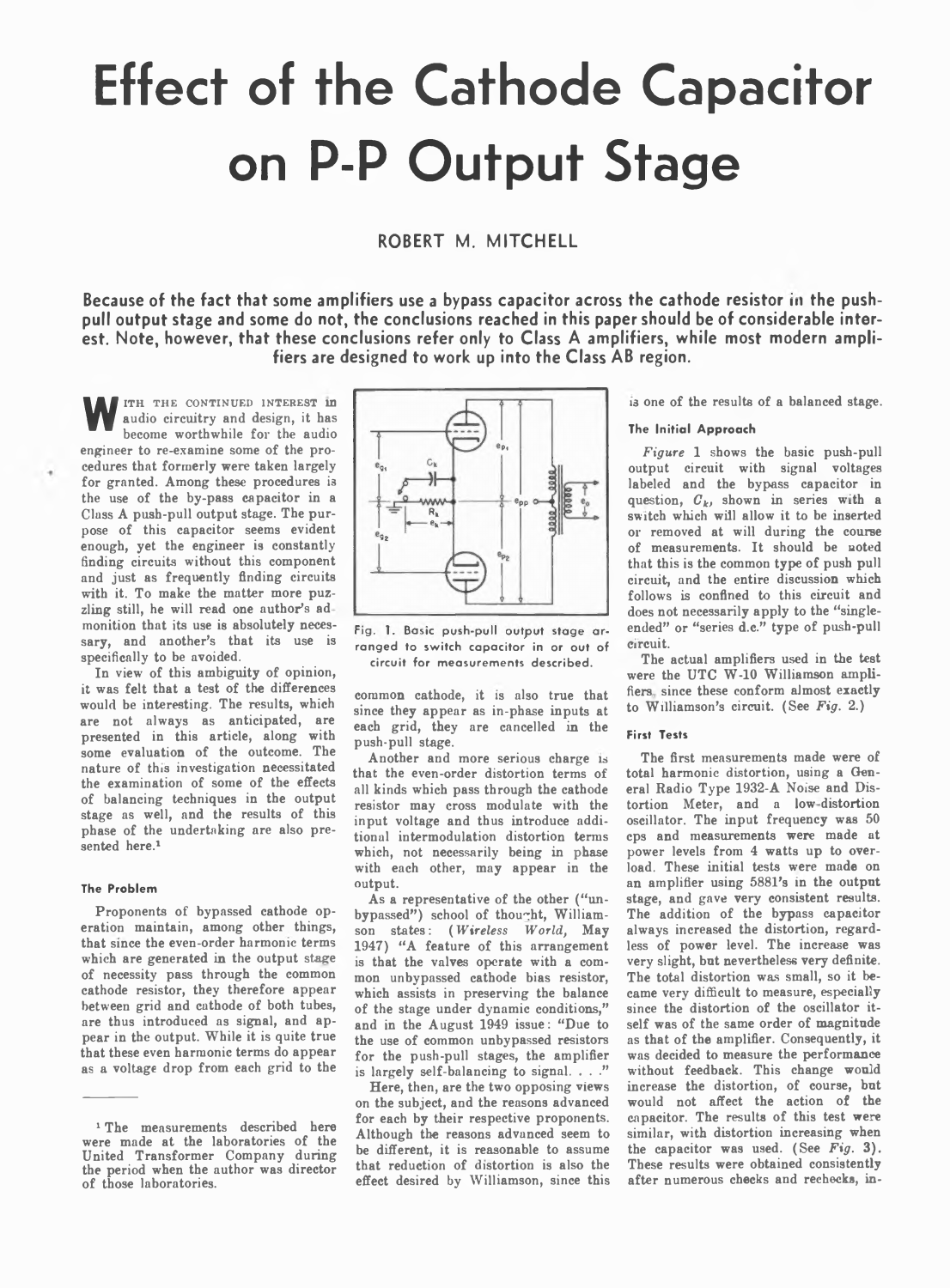cluding tests at higher frequencies (500 and 2000 eps). Several curves were drawn and the data was about to be assembled for write-up when it was decided to substitute some other type of output tubes and see if there was any difference. Accordingly, a pair of 1614's was substi tuted and the tests re-run. The results were as complete a reversal of the trend as could be imagined! Almost every test showed lower distortion with the capacitor *in* the circuit. A typical measurement is illustrated in *Fig.* 4. In view of such conflicting results, it was decided to remeasure with as many different tube types and amplifiers as possible. Consequently, the test schedule outlined below was evolved.

(1) Four different stock amplifiers with 1614 tubes were checked for total harmonic distortion on a distortion meter.

(2) The same four were checked for individual harmonic distortion components on a wave analyzer.

(3) The measurements of (2) were made with different degrees of current unbalance.

(4) One amplifier was checked with four different sets of output tubes, all of which are directly interchangeable in the UTC W-10. These four sets included two pairs of 1614's and one each of KT66's and 5881's.

 $(5)$  The amplifier of  $(4)$  was checked for intermodulation distortion with the three tube types mentioned above.

(6) The amplifier of (4) was examined for transient distortion by the square wave method, with differing degrees of current unbalance.

(7) All measurements were made with the  $100 - \mu f$  bypass capacitor switched in and out of the circuit and the comparisons made point-by-point on an A-B basis. Care was taken to prevent any transient disturbance during connection or disconnection of the capacitor from being included in recorded data.

# **Results**

The outcome of the harmonic distortion measurements of (1) was very inconclusive at low frequencies. The addition of the capacitor either reduced or increased the distortion depending on which type of tube was used, and even varied among tubes of the same type. At the higher frequencies, however, the addition of the capacitor quite consistently increased the distortion.

This ambiguity of results pointed up the need for a more refined analysis, so the next step was to measure the individual harmonic components on a wave analyzer. A fundamental frequency of 50 cps was chosen, and the second and third harmonics were checked, with output tube currents adjusted to produce these four different conditions:

(1) Minimum unbalanced current

(2) Minimum 3rd harmonic in the output

(3) Maximum unbalanced current in one airection

(4) Maximum unbalanced current in opposite direction

Again the results were indefinite, with different tube types or different tubes of the same type giving different results, and no preponderance of results one way or the other. *Figure* 5 shows a graphic comparison of the results of this test for two particular pairs of output tubes.

An interesting, and rather unexpected, finding was that the capacitor made a



Fig. 2. Complete schematic of first amplifier used in these measurements.

greater relative change in distortion, the closer the system was to balance, with the greatest differences in the two conditions taking place when the currents were adjusted to produce a minimum of third harmonic. This is shown clearly in *Fig.* 5. The condition for minimum third harmonic was also found to occur very close to that for minimum second harmonic, so close in fact that the two were practi cally coincident.

For example, when the currents were adjusted for minimum unbalance or minimum third harmonic, addition of the capacitor produced changes of the order of two or four to one. When the currents were greatly out of balance, however, the addition of the capacitor caused changes of the order of only 10 per cent or less, although the distortion termswere much larger, of course. It was also found that the condition for minimum



**Fig. 3. Harmonic distortion curves on am plifier of Fig. 2. with and without bypass capacitor.**

unbalanced current was generally *not* the condition for minimum harmonic distortion. This is not surprising, since the fact that the two tubes are in static balance (d.c. conditions) does not mean that they are also balanced dynamically (a.c. conditions). The purpose of the balancing arrangement in the "Williamson" amplifier is primarily to minimize the unbalanced d.c. current in the output transformer primary, and thereby increase the low-frequency response, while simultaneously reducing core saturation.

### **Intermodulation Distortion**

The next step was to measure the intermodulation distortion of the amplifier, and since the method of measurement was not that most widely used, a brief discussion of the technique will be of interest.

Intermodulation distortion occurs when two or more frequencies interact so as to produce frequency components which are proportional to the product of the input frequencies. One result of such a relationship is the production of frequencies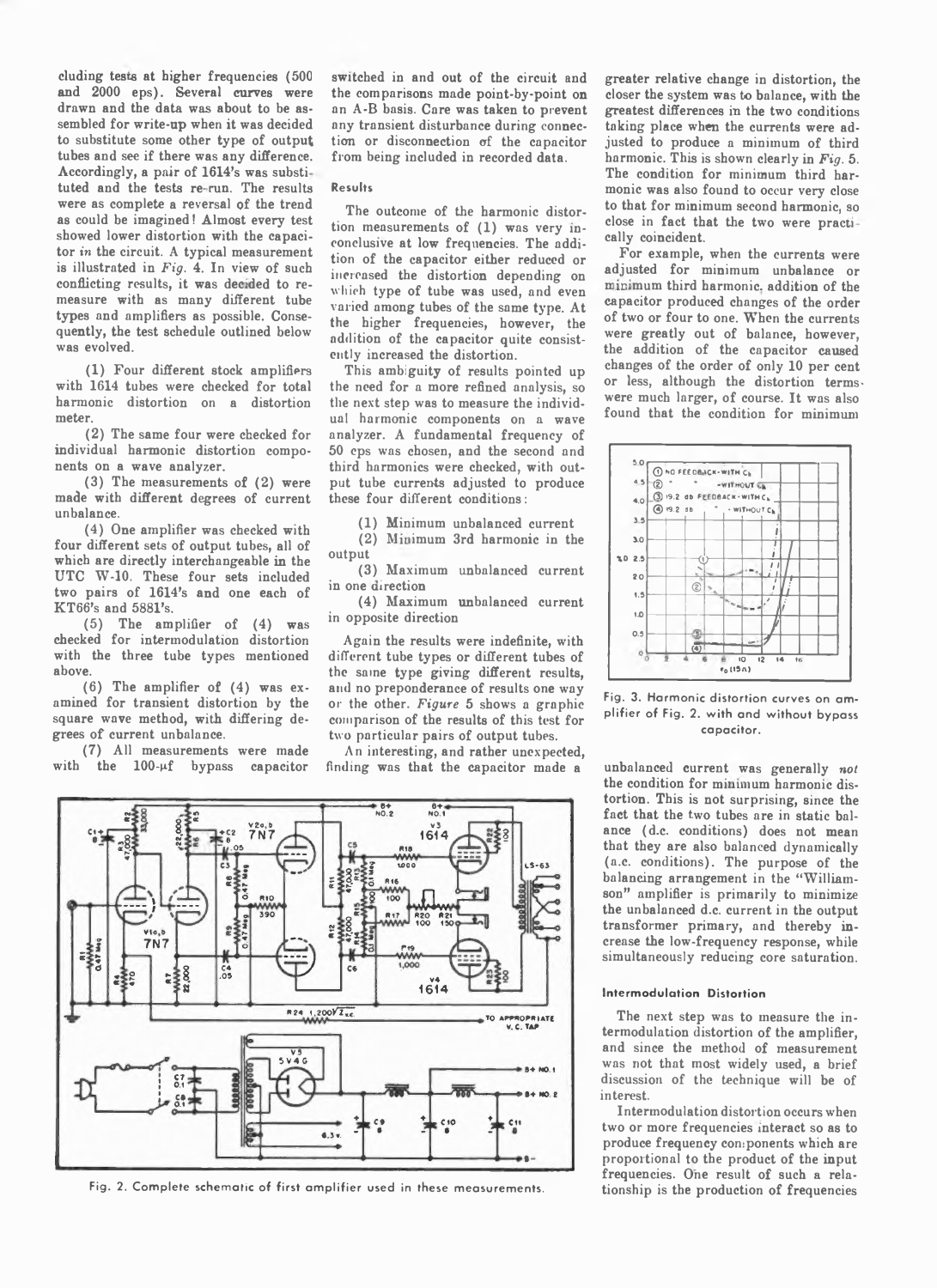

Fig. 4. Same measurements as Fig. 3 with different pair of tubes in the amplifier. **These curves are plotted a different scale.**

equal to the sum and difference of the two input frequencies, or of one input and harmonics of the other, etc. This action is the basis of our common system of amplitude modulation, where the pro duction of such sidebands is a necessary feature of the process. In the commonly used (and most familiar) method of ia termodulation tests, a high-frequency tone (the carrier) is modulated by a lowfrequency tone, and the resulting sidebands detected and measured by a suitable circuit.

Although this method is an excellent indication of nonlinearity which gener ally correlates closely with listening tests, it was found that another method gave results which sometimes seemed to correlate even more closely. This second method of intermodulation distortion measurement also utilizes the fact that difference frequencies are produced. In this method, generally called the CCIF method, two high-frequency tones of equal amplitude and separated in frequency by a fixed amount are applied to the device under test. The output is measured by a wave analyzer tuned to one of the distortion frequencies such as  $f_e - f_i$ ,  $2f_e - f_i$ , or  $2f_i - f_i$ , and the distortion voltage is expressed as a percentage of the sum of the two input voltages. *Figure* 6 shows the two types of intermodulation in graphic form. One noticeable feature of the CCIF type is the location of the difference-frequency component  $f_i - f_{\ell}$ . Since this component is so far removed from the two input frequencies, there is less tendency for the signal to mask the distortion as there might be in the SMPTE method, or in the CCIF method for the  $2f_1 - f_2$  and  $2f_2 - f_1$  terms. This difference tone is particularly objectionable when it falls in the region of maximum sensitivity of the ear (400 to 5000 cps), and is noticeable in amounts as small as a fraction of one per cent. It

must be pointed out, however, that due to the difference in method of expressing percentages in the two methods, equiva lent percentages are *not* indicative of equivalent degrees of nonlinearity. The SMPTE values appear relatively high while the CCIF values appear relatively low for the same nonlinearity.<sup>2</sup>

In using the CCIF method of measurement two procedures are commonly used. One is to select two fixed input frequencies and measure the distortion as the power output is varied. The other is to select a fixed power output level and to vary the two input frequencies simultaneously, maintaining a constant difference frequency. The first is rather readily accomplished, whereas the second requires either a special oscillator such as the General Radio 1303-A, or two oscillators calibrated with sufficient ac



Fig. 5. Comparative distortions with dif**ferent types of tubes in the output stage show different results.**

curacy to enable the difference to be readily distinquished from the dial settings. The stock oscillator in the UTC laboratories is a decade-type oscillator with an accuracy of four places, and consequently is ideally suited to any such application.

Two such oscillators are used with the simple mixer-potentiometer circuit shown in *Fig. 7* to provide control of frequency and output of either oscillator and the over-all voltage output. The isolating resistor networks prevent any interac-



**Fig. 7. Method of connecting two audio oscillators to provide CCIF type of IM signal- without introducing intermodulation in the mixing circuit.**

tion, and consequent intermodulation, between the two oscillators.

The CCIF intermodulation tests were performed using both methods mentioned above. When distortion was measured as a function of power level, the following relations were taken into consideration:

Since two frequencies are involved, a complex (nonsinusoidal) wave is produced. and the indication of an ordinary vacuum tube voltmeter is, therefore, not valid in determining the power level by the customary formula  $P = E^z / R$ . Furthermore, since one wave rides the other, the peak value of the two waves may reach a value equal to the algebraic sum of the individual waves, with the result that overload can occur for two frequencies when each is only one-half the amplitude required for overload by a single frequency. (See *Fig.* 8) Since each wave is only one-half the maximum amplitude, it can produce only one-quarter the power of a single maximum-amplitude wave. The power available from *two* such waves without any possibility of overload is, therefore, only one-half the power available from a single-frequency wave. The curves for the CCIF intermodulation tests are calibrated in terms of volts as read on an audio-frequency

*(Continued on following page)*



Fig. 6. Comparison of frequencies pres**ent in two different types of intermodulation measurements.**

<sup>&</sup>lt;sup>2</sup> A discussion of the two methods of intermodulation distortion measurement will be found in the General Radio Company Technical Publication B-3, *The Measurement of Non linear Distortion,* by Arnold Peterson.